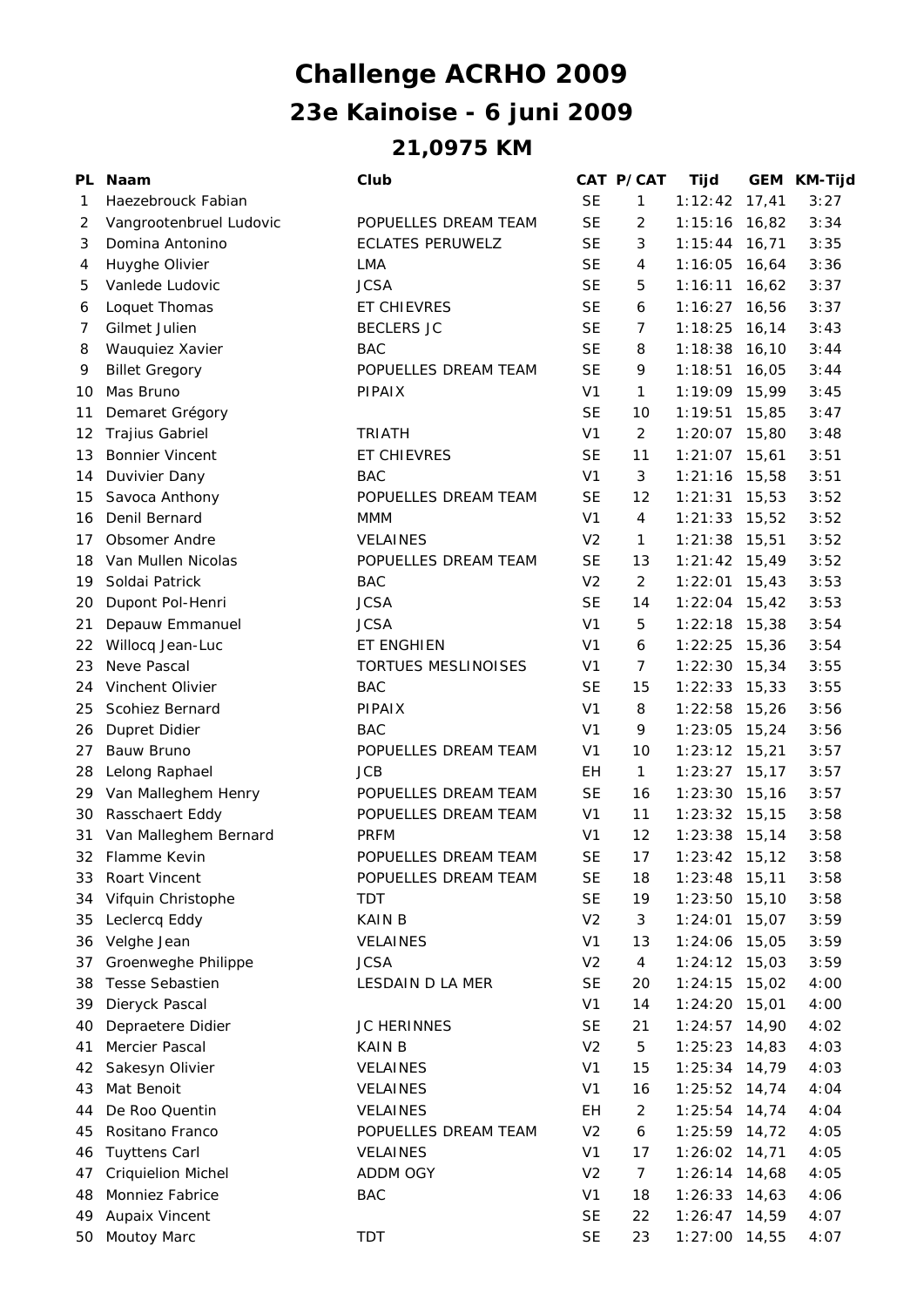| PL. | <b>Naam</b>                        | Club                     |                | CAT P/CAT    | Tijd            |       | GEM KM-Tijd |
|-----|------------------------------------|--------------------------|----------------|--------------|-----------------|-------|-------------|
| 51  | Merlier Dirk                       |                          | V <sub>1</sub> | 19           | 1:27:01         | 14,55 | 4:07        |
| 52  | Libert Thierry                     | ET ENGHIEN               | <b>SE</b>      | 24           | 1:27:11         | 14,52 | 4:08        |
| 53  | Masselis Rudy                      | <b>THIMOUGIES</b>        | <b>SE</b>      | 25           | 1:27:19         | 14,50 | 4:08        |
| 54  | Leclercq Benoit                    | <b>VELAINES</b>          | <b>SE</b>      | 26           | 1:27:33         | 14,46 | 4:09        |
| 55  | Durant Philippe                    | ADDM OGY                 | V <sub>1</sub> | 20           | 1:27:34         | 14,46 | 4:09        |
| 56  | Goebeert Sébastien                 | ST SAUVEUR               | V <sub>1</sub> | 21           | 1:27:51         | 14,41 | 4:10        |
| 57  | Delvoy Joeri                       |                          | <b>SE</b>      | 27           | 1:27:56         | 14,40 | 4:10        |
| 58  | <b>Dutrieux Fernand</b>            | VELAINES                 | <b>SE</b>      | 28           | 1:28:05         | 14,37 | 4:11        |
| 59  | <b>Guizard Olivier</b>             |                          | V <sub>1</sub> | 22           | 1:28:09         | 14,36 | 4:11        |
| 60  | Malvoisin Jerome                   | <b>BAC</b>               | <b>SE</b>      | 29           | 1:28:13         | 14,35 | 4:11        |
| 61  | Fretin Philippe                    | <b>ACCROS 5 CLOCHERS</b> | <b>SE</b>      | 30           | 1:28:40         | 14,28 | 4:12        |
| 62  | Mesplomb Jean-Luc                  |                          | V <sub>1</sub> | 23           | 1:28:42         | 14,27 | 4:12        |
| 63  | Delmeule Michel                    | PIPAIX                   | <b>SE</b>      | 31           | 1:28:44         | 14,27 | 4:12        |
| 64  | Derycke Vincent                    | <b>MMM</b>               | V <sub>1</sub> | 24           | 1:28:47         | 14,26 | 4:12        |
| 65  | Yumusak Hasan                      | <b>TRIATH</b>            | <b>SE</b>      | 32           | 1:28:52         | 14,24 | 4:13        |
| 66  | <b>Boutry Vincent</b>              | <b>ADDM OGY</b>          | <b>SE</b>      | 33           | 1:29:00         | 14,22 | 4:13        |
| 67  | Vandecaveye Corentin               | <b>KAINB</b>             | <b>SE</b>      | 34           | 1:29:19         | 14,17 | 4:14        |
| 68  | Chenut Olivier                     | PIPAIX                   | V <sub>1</sub> | 25           | 1:29:34         | 14,13 | 4:15        |
| 69  | Miseri Gino                        | ADDM OGY                 | V <sub>1</sub> | 26           | 1:29:46         | 14,10 | 4:15        |
| 70  | Fraselle Pascal                    | <b>JC LUINGNE</b>        | <b>SE</b>      | 35           | 1:29:49         | 14,09 | 4:15        |
| 71  | Vallee Philippe                    | ADDM OGY                 | V <sub>1</sub> | 27           | 1:29:55         | 14,08 | 4:16        |
| 72  | Bouvry Jean Michel                 | <b>VELAINES</b>          | <b>SE</b>      | 36           | 1:30:04         | 14,05 | 4:16        |
| 73  | Chantry Louis                      | POPUELLES DREAM TEAM     | V <sub>1</sub> | 28           | 1:30:05         | 14,05 | 4:16        |
| 74  | Vinchent Miguel                    | <b>VELAINES</b>          | <b>SE</b>      | 37           | 1:30:18         | 14,02 | 4:17        |
| 75  | Lubrez Jean François               |                          | <b>SE</b>      | 38           | 1:30:19         | 14,02 | 4:17        |
| 76  | Duhem Gerard                       | <b>BAC</b>               | V <sub>1</sub> | 29           | 1:30:33         | 13,98 | 4:18        |
| 77  | Cuvelier Roland                    | <b>JC HERINNES</b>       | V <sub>1</sub> | 30           | 1:30:46         | 13,95 | 4:18        |
| 78  | Lebailly Kevin                     | <b>SPHO</b>              | EH             | 3            | 1:30:52         | 13,93 | 4:18        |
| 79  | Rapaille Christian                 | <b>TRIATH</b>            | V <sub>2</sub> | 8            | 1:30:57         | 13,92 | 4:19        |
| 80  | De Craeye Michael                  | POPUELLES DREAM TEAM     | <b>SE</b>      | 39           | 1:31:06         | 13,90 | 4:19        |
| 81  | Cousin Olivier                     |                          | <b>SE</b>      | 40           | 1:31:16         | 13,87 | 4:20        |
|     |                                    | <b>ECLA</b>              | V <sub>1</sub> | 31           |                 |       | 4:20        |
| 82  | Beukenne Freddy<br>Stocman Yannick | <b>JCSA</b>              | <b>SE</b>      | 41           | 1:31:25         | 13,85 | 4:20        |
| 83  |                                    |                          | <b>SE</b>      |              | $1:31:29$ 13,84 |       |             |
| 84  | Duret Christophe                   | <b>JC HERINNES</b>       |                | 42           | 1:31:31         | 13,83 | 4:20        |
| 85  | Van Cauter Frédéric                |                          | <b>SE</b>      | 43           | 1:31:35         | 13,82 | 4:20        |
| 86  | Van Den Haute Herman               | ADDM OGY                 | V <sub>2</sub> | 9            | 1:31:37         | 13,82 | 4:21        |
| 87  | Vanhauwaert Pierre                 | VELAINES                 | V <sub>1</sub> | 32           | 1:31:40         | 13,81 | 4:21        |
| 88  | Decubber Jacques                   | <b>BAC</b>               | V <sub>1</sub> | 33           | 1:31:42         | 13,80 | 4:21        |
| 89  | Dujardin Virginie                  | POPUELLES DREAM TEAM     | DA             | 1            | 1:31:46         | 13,79 | 4:21        |
| 90  | Lamant Jean-Luc                    | <b>KAIN B</b>            | V <sub>1</sub> | 34           | 1:31:47         | 13,79 | 4:21        |
| 91  | Daye Jean Robert                   | POPUELLES DREAM TEAM     | V <sub>2</sub> | 10           | 1:31:48         | 13,79 | 4:21        |
| 92  | Flameng Laurent                    | <b>FLOBECQ</b>           | <b>SE</b>      | 44           | 1:31:55         | 13,77 | 4:21        |
| 93  | Libeert Antoine                    |                          | <b>SE</b>      | 45           | 1:32:05         | 13,75 | 4:22        |
| 94  | <b>Bekers Noel</b>                 | ADDM OGY                 | V <sub>3</sub> | $\mathbf{1}$ | 1:32:21         | 13,71 | 4:23        |
| 95  | Duquenne Samuel                    | <b>JCSA</b>              | <b>SE</b>      | 46           | 1:32:29         | 13,69 | 4:23        |
| 96  | Campener Aurélien                  | <b>BAC</b>               | <b>SE</b>      | 47           | 1:32:30         | 13,68 | 4:23        |
| 97  | <b>Bailey Edward</b>               | <b>JCSA</b>              | <b>SE</b>      | 48           | 1:32:35         | 13,67 | 4:23        |
| 98  | <b>Heremans Patrick</b>            | <b>TRIATH</b>            | V <sub>1</sub> | 35           | 1:32:45         | 13,65 | 4:24        |
| 99  | Perrot Georges                     |                          | V <sub>1</sub> | 36           | 1:32:49         | 13,64 | 4:24        |
|     | 100 Cambier David                  |                          | <b>SE</b>      | 49           | 1:32:57         | 13,62 | 4:24        |
| 101 | Rositano Yohan                     |                          | <b>SE</b>      | 50           | 1:33:00         | 13,61 | 4:24        |
|     | 102 Nortier Nicolas                | VELAINES                 | V <sub>1</sub> | 37           | 1:33:01         | 13,61 | 4:25        |
|     | 103 Dubuisson Francis              | <b>JC BAUDOUR</b>        | V <sub>1</sub> | 38           | 1:33:02         | 13,61 | 4:25        |
|     | 104 Desmet Alain                   | POPUELLES DREAM TEAM     | V <sub>1</sub> | 39           | 1:33:05         | 13,60 | 4:25        |
|     | 105 Boulanger Julien               | <b>JCSA</b>              | <b>SE</b>      | 51           | 1:33:17         | 13,57 | 4:25        |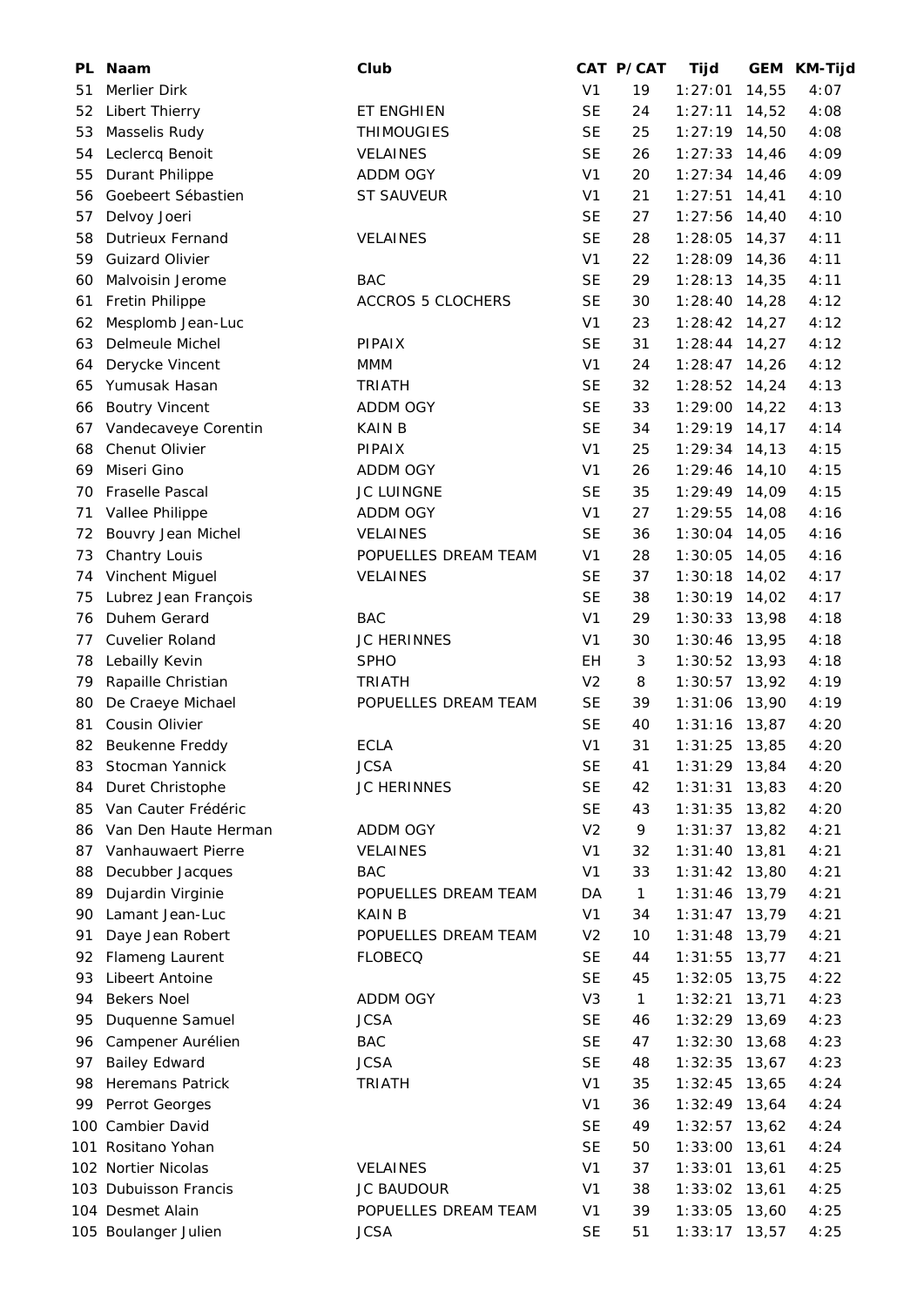| PL Naam                                | Club                     |                | CAT P/CAT      | Tijd            |        | GEM KM-Tijd |
|----------------------------------------|--------------------------|----------------|----------------|-----------------|--------|-------------|
| 106 Vilain Andre                       | <b>BAC</b>               | V <sub>2</sub> | 11             | 1:33:22         | 13,56  | 4:26        |
| 107 Schuttelaar Gerard                 | <b>BAC</b>               | V <sub>1</sub> | 40             | 1:33:27         | 13,55  | 4:26        |
| 108 Dubois Thierry                     | JC HERINNES              | <b>SE</b>      | 52             | 1:33:28         | 13,54  | 4:26        |
| 109 Saen Dominique                     | <b>BAC</b>               | V <sub>1</sub> | 41             | 1:33:42         | 13,51  | 4:26        |
| 110 Vandriessche Jean Marie            | <b>BAC</b>               | V <sub>2</sub> | 12             | 1:33:43         | 13,51  | 4:27        |
| 111 Binet Johnny                       |                          | V <sub>1</sub> | 42             | 1:33:50         | 13,49  | 4:27        |
| 112 Fontaine Rodrigue                  | <b>SPHO</b>              | <b>SE</b>      | 53             | 1:33:58         | 13,47  | 4:27        |
| 113 Vervacke Christophe                | <b>VELAINES</b>          | V <sub>1</sub> | 43             | 1:34:00         | 13,47  | 4:27        |
| 114 Dupont Dany                        | ADDM OGY                 | V <sub>2</sub> | 13             | 1:34:20         | 13,42  | 4:28        |
| 115 Ledegank Kurt                      | 4 TORUN                  | <b>SE</b>      | 54             | 1:34:25         | 13,41  | 4:29        |
| 116 Saudemont Frederic                 |                          | V <sub>1</sub> | 44             | $1:34:29$ 13,40 |        | 4:29        |
| 117 De Coninck Benoit                  | <b>JC HERINNES</b>       | <b>SE</b>      | 55             | 1:34:31         | 13,39  | 4:29        |
| 118 Cosaert Hugues                     | MMM                      | V <sub>2</sub> | 14             | 1:34:45         | 13,36  | 4:29        |
| 119 Flamme Jean Michel                 | <b>JCSA</b>              | V <sub>2</sub> | 15             | 1:34:46         | 13,36  | 4:30        |
| 120 Fortun Joffrey                     | <b>TRIATH</b>            | <b>SE</b>      | 56             | 1:34:47         | 13,36  | 4:30        |
| 121 Deladriere Georges                 | TEAM PAYS VERT           | V <sub>1</sub> | 45             | $1:34:49$ 13,35 |        | 4:30        |
| 122 Dhallewyn Jerome                   | <b>PRFM</b>              | <b>SE</b>      | 57             | 1:35:14         | 13,29  | 4:31        |
| 123 Debourse Philippe                  | <b>SPHO</b>              | V <sub>2</sub> | 16             | 1:35:18         | 13,28  | 4:31        |
| 124 Stalens Jean-Philippe              |                          | V <sub>1</sub> | 46             | 1:35:26         | 13,26  | 4:31        |
| 125 Cornu Samuel                       | <b>JUPITEAM</b>          | <b>SE</b>      | 58             | 1:35:31         | 13,25  | 4:32        |
| 126 Vanderhaegen Pierre                | <b>VELAINES</b>          | V <sub>1</sub> | 47             | 1:35:33         | 13,25  | 4:32        |
| 127 Lecocq Pierre                      | <b>JCSA</b>              | V <sub>1</sub> | 48             | 1:35:58         | 13,19  | 4:33        |
| 128 Plancq Jocelyn                     |                          | <b>SE</b>      | 59             | 1:36:03         | 13,18  | 4:33        |
| 129 Peeters David                      | <b>BAC</b>               | V <sub>1</sub> | 49             | 1:36:06         | 13,17  | 4:33        |
| 130 Duquenne Michel                    | <b>JCSA</b>              | V <sub>2</sub> | 17             | 1:36:11         | 13,16  | 4:34        |
| 131 Kargar Samani Khalil               | <b>JCSA</b>              | V <sub>1</sub> | 50             | 1:36:16         | 13,15  | 4:34        |
| 132 Roussel Jean-François              | ET CHIEVRES              | V <sub>1</sub> | 51             | 1:36:19         | 13,14  | 4:34        |
| 133 Bultreys Michel                    |                          | V <sub>1</sub> | 52             | 1:36:24         | 13, 13 | 4:34        |
| 134 Frederic Jean-Pierre               | <b>BAC</b>               | V <sub>1</sub> | 53             | 1:36:34         | 13,11  | 4:35        |
| 135 Vander Massen Marc                 | <b>VELAINES</b>          | V <sub>1</sub> | 54             | 1:36:41         | 13,09  | 4:35        |
| 136 Cornelis Johan                     | <b>FORTIS BANQUE</b>     | V <sub>2</sub> | 18             | 1:36:47         | 13,08  | 4:35        |
| 137 Niessens Andre                     |                          | V <sub>2</sub> | 19             | $1:36:52$ 13,07 |        | 4:35        |
| 138 Fievet Philippe                    | <b>ECOLE DES FRERES</b>  | V <sub>1</sub> | 55             | 1:36:56 13,06   |        | 4:36        |
| 139 Malcourant Cyrille                 | <b>OTC</b>               | <b>SE</b>      | 60             | $1:37:10$ 13,03 |        | 4:36        |
| 140 Desruez Bertrand                   | <b>VELAINES</b>          | V <sub>1</sub> | 56             | $1:37:12$ 13,02 |        | 4:36        |
| 141 Lefebvre Roland                    | <b>JCSA</b>              | V <sub>2</sub> | 20             | $1:37:13$ 13,02 |        | 4:36        |
| 142 De Backer Luc                      |                          | V <sub>1</sub> | 57             | $1:37:14$ 13,02 |        | 4:37        |
|                                        | <b>SPHO</b>              | V <sub>1</sub> | 58             | 1:37:16         | 13,01  |             |
| 143 Mesdagh André<br>144 Delem Pascale |                          |                |                |                 |        | 4:37        |
|                                        | TORTUES MESLINOISES      | A <sub>2</sub> | 1              | 1:37:29         | 12,99  | 4:37        |
| 145 Flamme Thierri                     | <b>BAC</b>               | V <sub>2</sub> | 21             | 1:37:30         | 12,98  | 4:37        |
| 146 Coeuret Michel                     | <b>BAC</b>               | V <sub>3</sub> | $\overline{c}$ | $1:37:32$ 12,98 |        | 4:37        |
| 147 Dubois Jean                        | <b>ECOLE DES FRERES</b>  | V <sub>2</sub> | 22             | $1:37:42$ 12,96 |        | 4:38        |
| 148 D Adamo Pino                       | JC BAUDOUR               | V <sub>1</sub> | 59             | $1:37:44$ 12,95 |        | 4:38        |
| 149 Moulin Steven                      | <b>JCSA</b>              | <b>SE</b>      | 61             | $1:37:55$ 12,93 |        | 4:38        |
| 150 Bossut Chris                       | <b>JCSA</b>              | <b>SE</b>      | 62             | 1:37:56         | 12,93  | 4:39        |
| 151 Baekelandt Dany                    | <b>VELAINES</b>          | V <sub>1</sub> | 60             | 1:38:09         | 12,90  | 4:39        |
| 152 Allard Thierry                     | <b>ACCROS 5 CLOCHERS</b> | V <sub>1</sub> | 61             | 1:38:12         | 12,89  | 4:39        |
| 153 Verdy Jacques                      | <b>KAIN B</b>            | V <sub>2</sub> | 23             | $1:38:39$ 12,83 |        | 4:41        |
| 154 Demets Bernard                     | <b>VELAINES</b>          | <b>SE</b>      | 63             | $1:38:44$ 12,82 |        | 4:41        |
| 155 Deconinck Jean Marie               | TORTUES MESLINOISES      | V <sub>2</sub> | 24             | 1:38:46         | 12,82  | 4:41        |
| 156 Desmet Yves                        | <b>JCSA</b>              | V <sub>2</sub> | 25             | 1:38:47         | 12,81  | 4:41        |
| 157 Schrynemakers Dominique            | VELAINES                 | V <sub>2</sub> | 26             | $1:38:49$ 12,81 |        | 4:41        |
| 158 Samain Pascal                      | <b>TRIATH</b>            | <b>SE</b>      | 64             | 1:38:50         | 12,81  | 4:41        |
| 159 Royen Bernard                      | <b>TRIATH</b>            | V <sub>1</sub> | 62             | 1:38:51         | 12,81  | 4:41        |
| 160 Portante Frederic                  | <b>SPHO</b>              | <b>SE</b>      | 65             | 1:38:54 12,80   |        | 4:41        |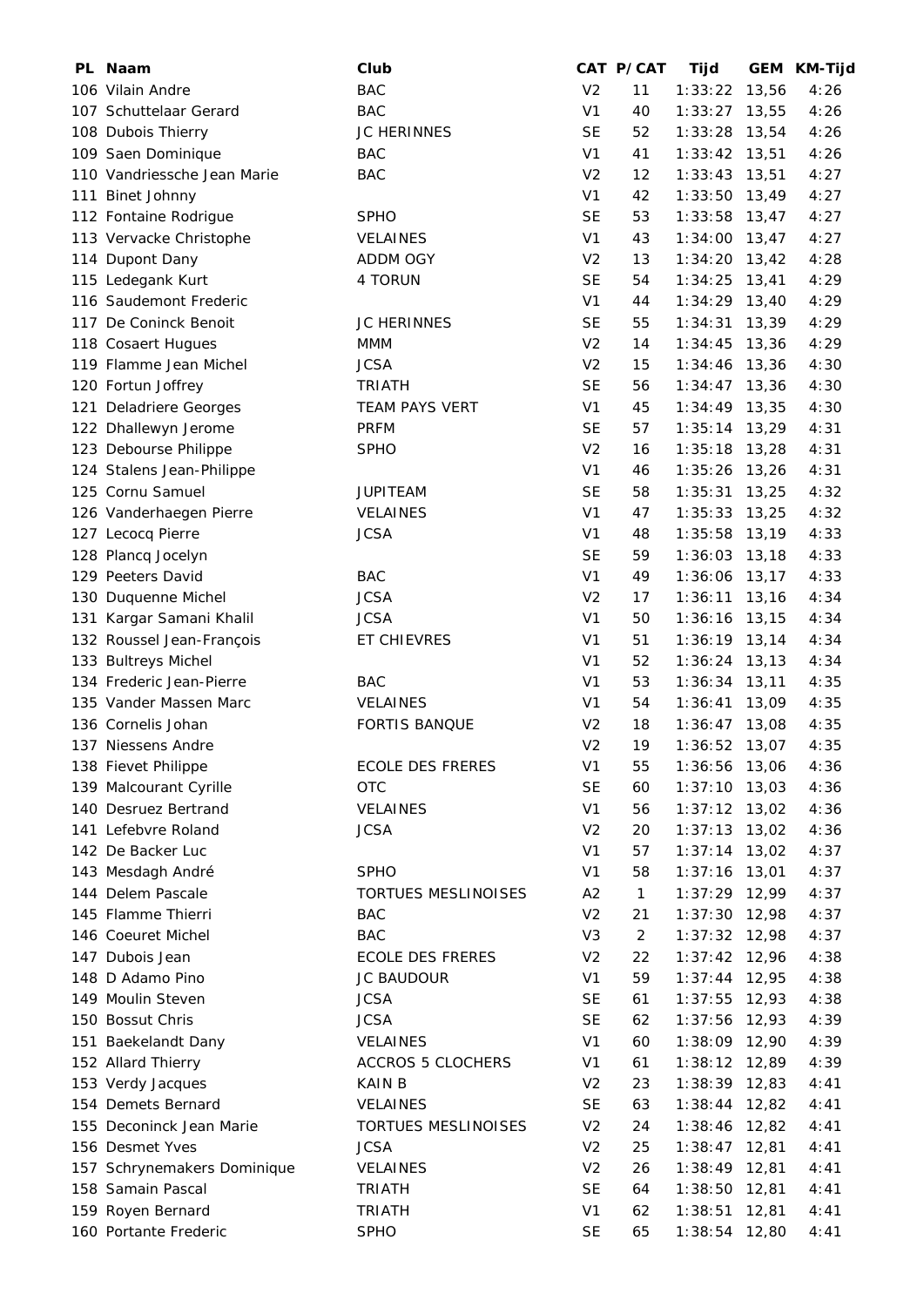| PL Naam                   | Club                     |                | CAT P/CAT      | Tijd                     |       | GEM KM-Tijd |
|---------------------------|--------------------------|----------------|----------------|--------------------------|-------|-------------|
| 161 Bastien Nicolas       | TRI GT                   | <b>SE</b>      | 66             | 1:38:57                  | 12,79 | 4:41        |
| 162 Duchateau Camille     | TRI GT                   | <b>SE</b>      | 67             | 1:38:58                  | 12,79 | 4:41        |
| 163 Dufour Philippe       | <b>VELAINES</b>          | V <sub>1</sub> | 63             | $1:38:59$ 12,79          |       | 4:42        |
| 164 Decubber Marc         | <b>BAC</b>               | V <sub>2</sub> | 27             | 1:39:00                  | 12,79 | 4:42        |
| 165 Jacobs Marc           | POPUELLES DREAM TEAM     | V <sub>1</sub> | 64             | 1:39:01                  | 12,78 | 4:42        |
| 166 Tama Dominique        | POPUELLES DREAM TEAM     | V <sub>1</sub> | 65             | 1:39:02                  | 12,78 | 4:42        |
| 167 Bohems Andre          | <b>ACCROS 5 CLOCHERS</b> | V <sub>1</sub> | 66             | $1:39:12$ 12,76          |       | 4:42        |
| 168 Verbrigghe Luc        |                          | V <sub>2</sub> | 28             | 1:39:16                  | 12,75 | 4:42        |
| 169 Vrancx André          | ADDM OGY                 | V <sub>1</sub> | 67             | 1:39:25                  | 12,73 | 4:43        |
| 170 Musumeci Bruno        | <b>JCSA</b>              | V <sub>2</sub> | 29             | 1:39:55                  | 12,67 | 4:44        |
| 171 Cuvelier Luc          | TORTUES MESLINOISES      | V <sub>2</sub> | 30             | 1:40:03                  | 12,65 | 4:45        |
| 172 Deviaene David        |                          | <b>SE</b>      | 68             | 1:40:08                  | 12,64 | 4:45        |
| 173 Demeire Xavier        | <b>JCSA</b>              | V <sub>2</sub> | 31             | 1:40:10                  | 12,64 | 4:45        |
| 174 Vandenbussche Stephan | <b>JC HERINNES</b>       | V <sub>1</sub> | 68             | 1:40:14                  | 12,63 | 4:45        |
| 175 Desmedt Jean Michel   | ADDM OGY                 | <b>SE</b>      | 69             | $1:40:19$ 12,62          |       | 4:45        |
| 176 Grulois Joseph        | <b>JCSA</b>              | V <sub>3</sub> | 3              | 1:40:26                  | 12,60 | 4:46        |
| 177 Delannoy Vincent      | VIGNERONS DU BEAUSOIR    | V <sub>1</sub> | 69             | 1:40:36 12,58            |       | 4:46        |
| 178 Courier Gilles        | <b>TOURNAI GENERAL</b>   | <b>SE</b>      | 70             | 1:40:42                  | 12,57 | 4:46        |
| 179 Lepoudre Jean-Pierre  |                          | V <sub>2</sub> | 32             | 1:40:49 12,56            |       | 4:47        |
| 180 Nyssen Alain          | <b>SPHO</b>              | V <sub>1</sub> | 70             | 1:40:51                  | 12,55 | 4:47        |
| 181 Maton Herman          | <b>JET</b>               | V <sub>3</sub> | 4              | 1:40:57                  | 12,54 | 4:47        |
| 182 Leclercq Sebastien    |                          | <b>SE</b>      | 71             | $1:41:00$ 12,53          |       | 4:47        |
| 183 Ergo Philippe         | <b>JC HERINNES</b>       | V <sub>1</sub> | 71             | 1:41:01                  | 12,53 | 4:47        |
| 184 Reuse Charles         | JC BAUDOUR               | V <sub>2</sub> | 33             | 1:41:08                  | 12,52 | 4:48        |
| 185 Bartz Laurence        | <b>SPHO</b>              | A <sub>1</sub> | $\mathbf{1}$   | $1:41:09$ 12,51          |       | 4:48        |
| 186 Sadoine Yves          | <b>VELAINES</b>          | V <sub>1</sub> | 72             | 1:41:16                  | 12,50 | 4:48        |
| 187 Bourgi Patrick        | BASE3                    | V <sub>1</sub> | 73             | 1:41:17                  | 12,50 | 4:48        |
| 188 Savary Loic           | 4 TORUN                  | <b>SE</b>      | 72             | 1:41:21                  | 12,49 | 4:48        |
| 189 Duez Patrick          | <b>KAIN B</b>            | V <sub>1</sub> | 74             | 1:41:23                  | 12,49 | 4:48        |
| 190 Dervaux Philippe      | <b>TDT</b>               | V <sub>1</sub> | 75             | 1:41:24                  | 12,48 | 4:48        |
| 191 Vandenbulcke Francis  | <b>MMM</b>               | V <sub>2</sub> | 34             | 1:41:25                  | 12,48 | 4:48        |
| 192 Blanquart Lysiane     |                          | A1             | 2              | $1:41:26$ 12,48          |       | 4:48        |
| 193 Morin Jean-Marc       |                          | V <sub>1</sub> | 76             | $1:41:27$ 12,48          |       | 4:49        |
| 194 Deblocq Pascal        | <b>PRFM</b>              | V <sub>1</sub> | 77             | $1:41:30$ 12,47          |       | 4:49        |
| 195 Demay François        |                          | <b>SE</b>      | 73             | 1:41:31                  | 12,47 | 4:49        |
| 196 Druart Philippe       | ETE                      | V <sub>1</sub> | 78             | $1:41:34$ 12,46          |       | 4:49        |
| 197 Philippe Alexandre    | <b>TOURNAI GENERALE</b>  | <b>SE</b>      | 74             | 1:41:41                  | 12,45 | 4:49        |
| 198 Sarot Pascale         | <b>PRFM</b>              | A2             | $\overline{c}$ | 1:41:42                  | 12,45 | 4:49        |
| 199 Olivier Vincent       | <b>TOURNAI GENERALE</b>  | <b>SE</b>      | 75             | 1:41:54                  | 12,42 | 4:50        |
| 200 Beghin Jean Francois  | POPUELLES DREAM TEAM     | <b>SE</b>      | 76             | 1:42:12 12,39            |       | 4:51        |
| 201 Van Malleghem Ariane  | <b>KAIN B</b>            | A2             | 3              | 1:42:28                  | 12,35 | 4:51        |
| 202 Cornu Gaetan          | <b>KAIN B</b>            | V <sub>1</sub> | 79             | 1:42:29                  | 12,35 | 4:51        |
| 203 Baudens David         | <b>RHO</b>               | V <sub>1</sub> | 80             | 1:42:34                  | 12,34 | 4:52        |
| 204 Dorosev Ado           | <b>ACCROS 5 CLOCHERS</b> | V <sub>1</sub> | 81             | 1:42:37                  | 12,34 | 4:52        |
| 205 Dezeque Dominique     | <b>JCSA</b>              | V <sub>1</sub> | 82             | 1:42:50                  | 12,31 | 4:52        |
| 206 Delguste Gregory      | PIPAIX                   | <b>SE</b>      | 77             | 1:42:57                  | 12,30 | 4:53        |
| 207 Emare Abel            |                          | V <sub>1</sub> | 83             |                          | 12,29 | 4:53        |
| 208 Deltour Luc           |                          | V <sub>1</sub> |                | 1:42:58<br>1:42:59 12,29 |       | 4:53        |
|                           | <b>RANSON RUNNERS</b>    |                | 84             |                          |       |             |
| 209 Yserbyt Mia           | <b>AZW</b>               | A2             | 4              | 1:43:00                  | 12,29 | 4:53        |
| 210 Denays Laurent        | LESDAIN D LA MER         | EH             | 4              | 1:43:04                  | 12,28 | 4:53        |
| 211 Heyse Jean Jacques    | <b>ECLATES PERUWELZ</b>  | V <sub>2</sub> | 35             | 1:43:06                  | 12,28 | 4:53        |
| 212 Pottiez Jean Luc      | VELAINES                 | V <sub>1</sub> | 85             | 1:43:07                  | 12,28 | 4:53        |
| 213 Cardoso Manuel        |                          | <b>SE</b>      | 78             | 1:43:10                  | 12,27 | 4:53        |
| 214 Leclercq Sybille      | <b>KAIN B</b>            | A2             | 5              | 1:43:11                  | 12,27 | 4:53        |
| 215 Jurquin Christian     | VELAINES                 | V <sub>1</sub> | 86             | $1:43:13$ 12,26          |       | 4:54        |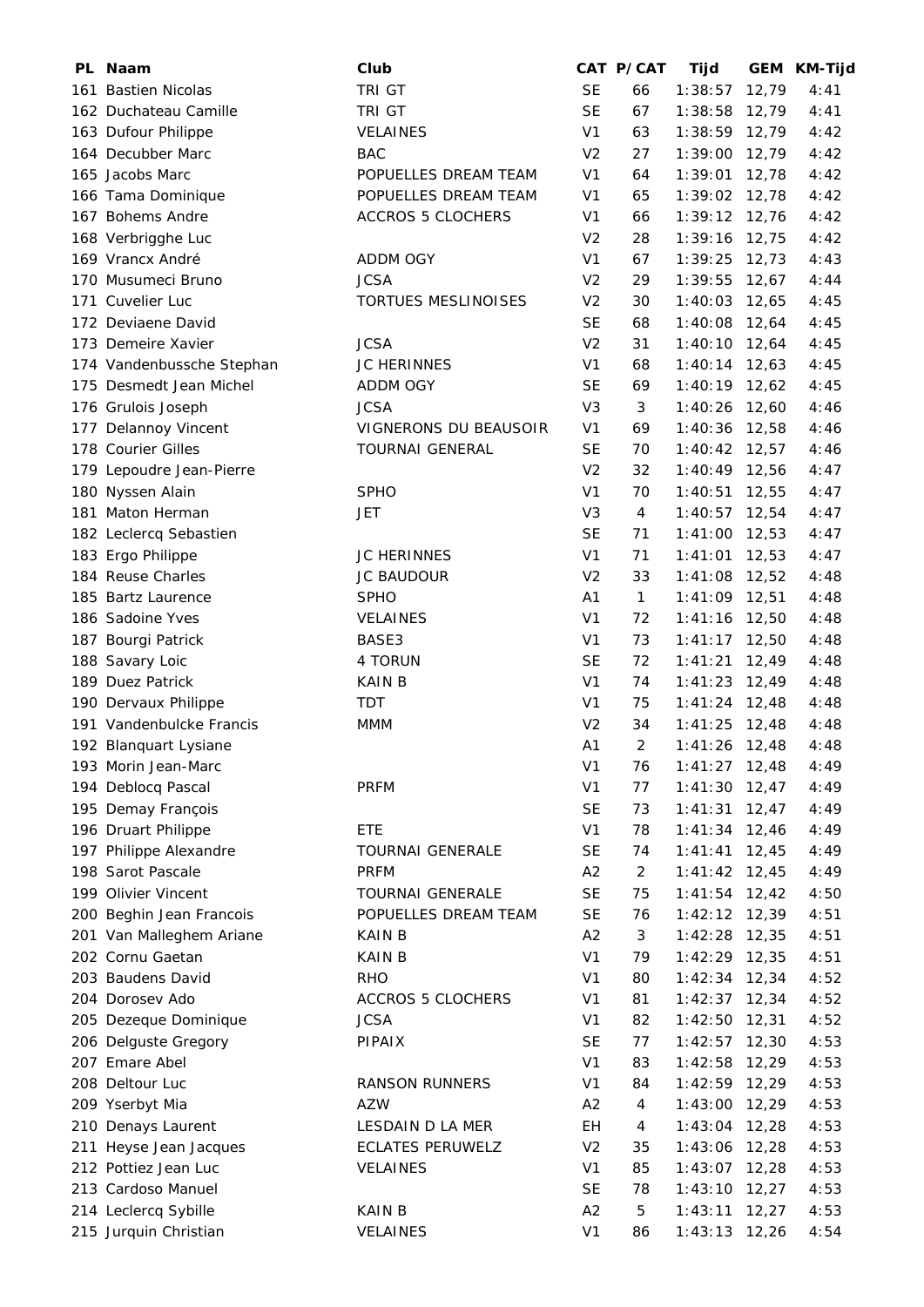| PL Naam                   | Club                     |                | CAT P/CAT      | Tijd          | GEM    | KM-Tijd |
|---------------------------|--------------------------|----------------|----------------|---------------|--------|---------|
| 216 Baudar Philippe       | <b>KAIN B</b>            | V <sub>2</sub> | 36             | 1:43:18       | 12,25  | 4:54    |
| 217 Bulteau Benoît        | <b>TRIATH</b>            | <b>SE</b>      | 79             | 1:43:19       | 12,25  | 4:54    |
| 218 Henrard Marc          |                          | <b>SE</b>      | 80             | 1:43:34       | 12,22  | 4:55    |
| 219 Lefebvre Norbert      | VELAINES                 | V <sub>1</sub> | 87             | 1:43:39       | 12,21  | 4:55    |
| 220 Deprey Michel         | <b>FLOC</b>              | V <sub>2</sub> | 37             | 1:43:53       | 12,19  | 4:55    |
| 221 Debay Pierre          |                          | V <sub>1</sub> | 88             | 1:43:54       | 12,18  | 4:55    |
| 222 Declercq Benoît       | JC BRIN D ZINC           | <b>SE</b>      | 81             | 1:43:56       | 12,18  | 4:56    |
| 223 Tesse Hugues          | <b>LESDAIN D LA MER</b>  | V <sub>1</sub> | 89             | 1:43:57       | 12,18  | 4:56    |
| 224 Charles Stephane      | <b>JC HERINNES</b>       | <b>SE</b>      | 82             | 1:44:03       | 12,17  | 4:56    |
| 225 Audoor Alain          | VELAINES                 | V <sub>2</sub> | 38             | 1:44:05       | 12,16  | 4:56    |
| 226 Lebain Alain          | LESDAIN D LA MER         | V <sub>2</sub> | 39             | 1:44:09       | 12,15  | 4:56    |
| 227 Roos Joel             |                          | V <sub>1</sub> | 90             | 1:44:25       | 12, 12 | 4:57    |
| 228 Brismee Pierre        | PIPAIX                   | <b>SE</b>      | 83             | 1:44:43       | 12,09  | 4:58    |
| 229 Caby Bernard          | <b>JCSA</b>              | V <sub>1</sub> | 91             | 1:44:55       | 12,07  | 4:58    |
| 230 Galand Daniel         |                          | V <sub>1</sub> | 92             | 1:44:59       | 12,06  | 4:59    |
| 231 Claerhout Filip       | <b>JCSA</b>              | V <sub>2</sub> | 40             | 1:45:07       | 12,04  | 4:59    |
| 232 Villee Vincent        | <b>JCSA</b>              | V <sub>1</sub> | 93             | 1:45:08       | 12,04  | 4:59    |
| 233 Roman Alexandre       | <b>JC HERINNES</b>       | <b>SE</b>      | 84             | 1:45:12       | 12,03  | 4:59    |
|                           |                          |                |                |               |        |         |
| 234 Pouilly Philippe      |                          | V <sub>1</sub> | 94             | 1:45:18       | 12,02  | 4:59    |
| 235 Mestdagh Michel       | <b>FER</b>               | V <sub>2</sub> | 41             | 1:45:20       | 12,02  | 5:00    |
| 236 Di Marco Claudio      | <b>FER</b>               | <b>SE</b>      | 85             | 1:45:22       | 12,01  | 5:00    |
| 237 Vanderhaegen Jacques  | <b>VELAINES</b>          | V <sub>2</sub> | 42             | 1:45:25       | 12,01  | 5:00    |
| 238 Grzegorzewski Ludovic | LES NOIX DE COCO         | <b>SE</b>      | 86             | 1:45:51       | 11,96  | 5:01    |
| 239 Abidat Djamal         | <b>JC BAUDOUR</b>        | V <sub>2</sub> | 43             | 1:45:55       | 11,95  | 5:01    |
| 240 Biltresse Michel      | KAIN B                   | V <sub>3</sub> | 5              | 1:46:01       | 11,94  | 5:02    |
| 241 Dervaux Jean Paul     | <b>JCSA</b>              | V <sub>2</sub> | 44             | 1:46:08       | 11,93  | 5:02    |
| 242 Desplanque Emmanuel   |                          | <b>SE</b>      | 87             | 1:46:10       | 11,92  | 5:02    |
| 243 Denys Myriam          | <b>FLOC</b>              | DA             | $\overline{2}$ | 1:46:13       | 11,92  | 5:02    |
| 244 Verleye Patrice       | <b>VELAINES</b>          | V <sub>1</sub> | 95             | 1:46:18       | 11,91  | 5:02    |
| 245 Manche Patrick        | <b>TEMPLEUVE</b>         | V <sub>1</sub> | 96             | 1:46:19       | 11,91  | 5:02    |
| 246 Mahieu Eddy           | PIPAIX                   | V <sub>1</sub> | 97             | 1:46:28       | 11,89  | 5:03    |
| 247 Wauquiez Bernard      | <b>BAC</b>               | V <sub>2</sub> | 45             | 1:46:29 11,89 |        | 5:03    |
| 248 Delrue Patrice        | <b>JCSA</b>              | V <sub>1</sub> | 98             | 1:46:34       | 11,88  | 5:03    |
| 249 Strobbe Yves          | VELAINES                 | V <sub>1</sub> | 99             | 1:46:39       | 11,87  | 5:03    |
| 250 Castagna Mario        | ACG                      | V <sub>3</sub> | 6              | 1:47:02       | 11,83  | 5:04    |
| 251 Moutoy Frederic       |                          | <b>SE</b>      | 88             | 1:47:13       | 11,81  | 5:05    |
| 252 Van Eycke Eric        |                          | V <sub>2</sub> | 46             | 1:47:18       | 11,80  | 5:05    |
| 253 Stevens Laurent       | <b>ACCROS 5 CLOCHERS</b> | <b>SE</b>      | 89             | 1:47:29       | 11,78  | 5:06    |
| 254 Vanlangendonck Rudy   |                          | V <sub>2</sub> | 47             | 1:47:33       | 11,77  | 5:06    |
| 255 Devos Sebastien       | <b>KAIN B</b>            | <b>SE</b>      | 90             | 1:47:38       | 11,76  | 5:06    |
| 256 Carpentier Joel       |                          | V <sub>1</sub> | 100            | 1:47:50       | 11,74  | 5:07    |
| 257 Van Nerom Eddy        | KAIN B                   | V <sub>1</sub> | 101            | 1:47:51       | 11,74  | 5:07    |
| 258 Deconinck Christian   | <b>KAIN B</b>            | V <sub>2</sub> | 48             | 1:48:07       | 11,71  | 5:07    |
| 259 Pletinckx Xavier      |                          | V <sub>2</sub> | 49             | 1:48:26       | 11,67  | 5:08    |
| 260 Tesson Yves           |                          | V <sub>1</sub> | 102            | 1:48:27       | 11,67  | 5:08    |
| 261 Quivy Pascal          | <b>RHO</b>               | <b>SE</b>      | 91             | 1:48:45       | 11,64  | 5:09    |
| 262 Leconte Simon         |                          | <b>SE</b>      | 92             | 1:48:46       | 11,64  | 5:09    |
| 263 Dumont Ariane         | SPHO                     | A <sub>3</sub> | $\mathbf{1}$   | 1:48:48       | 11,63  | 5:09    |
| 264 Abbeca Albain         | <b>SPHO</b>              | V <sub>2</sub> | 50             | 1:48:50       | 11,63  | 5:10    |
| 265 De Coninck Hubert     | <b>JCSA</b>              | <b>SE</b>      | 93             | 1:48:58       | 11,62  | 5:10    |
| 266 Beck Jacques          | LESDAIN D LA MER         | V <sub>1</sub> | 103            | 1:49:02       | 11,61  | 5:10    |
| 267 Collie Marie-Jo       | <b>VELAINES</b>          | A3             | $\overline{a}$ | 1:49:08       | 11,60  | 5:10    |
| 268 Bataille Claude       |                          | V <sub>3</sub> | 7              | 1:49:09       | 11,60  | 5:10    |
| 269 Deceuninck Vincent    |                          | <b>SE</b>      | 94             | 1:49:16       | 11,58  | 5:11    |
| 270 Descamps Marc         | <b>PRFM</b>              | <b>SE</b>      | 95             | 1:49:40       | 11,54  | 5:12    |
|                           |                          |                |                |               |        |         |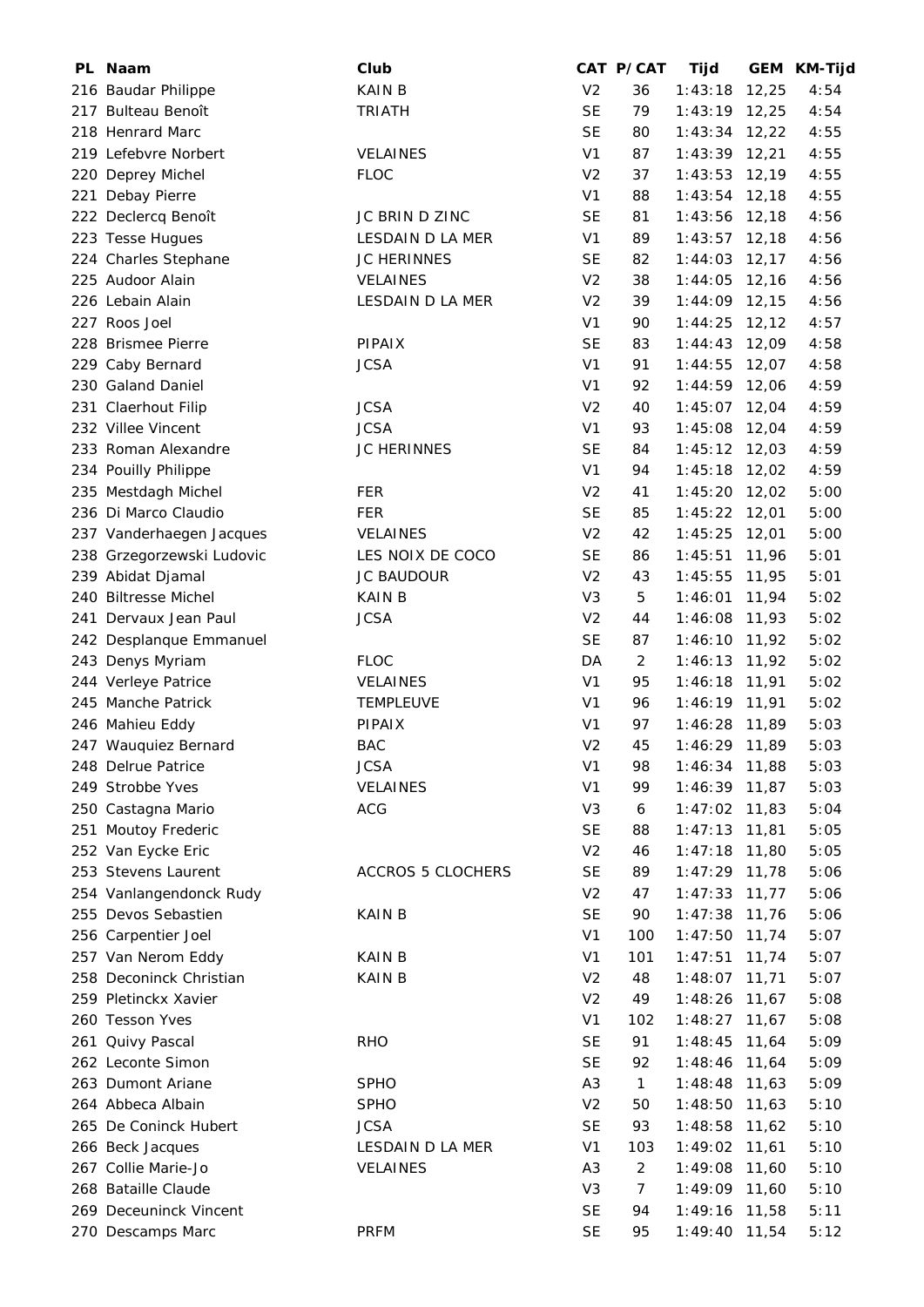| PL. | Naam                       | Club                       |                | CAT P/CAT      | Tijd            | <b>GEM</b> | <b>KM-Tijd</b> |
|-----|----------------------------|----------------------------|----------------|----------------|-----------------|------------|----------------|
|     | 271 Stassen Pierre         | <b>TOURNAI GENERALE</b>    | <b>SE</b>      | 96             | 1:49:43         | 11,54      | 5:12           |
|     | 272 Decornet Xavier        | <b>KAIN B</b>              | V <sub>1</sub> | 104            | 1:49:58         | 11,51      | 5:13           |
|     | 273 Meurisse Jean          |                            | V <sub>2</sub> | 51             | 1:50:09         | 11,49      | 5:13           |
|     | 274 Pollet Stephane        | <b>ACCROS 5 CLOCHERS</b>   | <b>SE</b>      | 97             | 1:50:12         | 11,49      | 5:13           |
|     | 275 Vanhamme Bruno         | JC LUINGNE                 | <b>SE</b>      | 98             | 1:50:45         | 11,43      | 5:15           |
|     | 276 Carbonnelle Christiane | <b>KAIN B</b>              | A2             | 6              | 1:50:52         | 11,42      | 5:15           |
|     | 277 Daels Sebastien        |                            | <b>SE</b>      | 99             | 1:50:59         | 11,41      | 5:16           |
|     | 278 Pigeau Jean Sebastien  |                            | <b>SE</b>      | 100            | 1:51:02         | 11,40      | 5:16           |
|     | 279 Monte Jean             | <b>VELAINES</b>            | V <sub>2</sub> | 52             | $1:51:09$ 11,39 |            | 5:16           |
|     | 280 Sevrin Patrick         | <b>JCSA</b>                | V <sub>2</sub> | 53             | 1:51:10         | 11,39      | 5:16           |
|     | 281 Delagrande Ingrid      |                            | A2             | $\overline{7}$ | 1:51:13         | 11,38      | 5:16           |
|     | 282 Conart Françoise       | <b>JCSA</b>                | A <sub>1</sub> | 3              | 1:51:33         | 11,35      | 5:17           |
|     | 283 Chevalier Claude       | VELAINES                   | V <sub>2</sub> | 54             | 1:52:10         | 11,29      | 5:19           |
|     | 284 Delwarte Xavier        |                            | V <sub>2</sub> | 55             | 1:52:12         | 11,28      | 5:19           |
|     | 285 Maes André             | POPUELLES DREAM TEAM       | V <sub>2</sub> | 56             | 1:52:20         | 11,27      | 5:19           |
|     | 286 Pawlowski Jean Patrick | <b>ECLATES PERUWELZ</b>    | V <sub>2</sub> | 57             | 1:52:22         | 11,27      | 5:20           |
|     | 287 Deronne Vincent        | <b>VELAINES</b>            | <b>SE</b>      | 101            | 1:52:27         | 11,26      | 5:20           |
|     | 288 Maebe Bernadette       | <b>JCL</b>                 | A2             | 8              | $1:52:29$ 11,25 |            | 5:20           |
|     | 289 Leclercq Marc          | <b>JOGGING CLUB LUIGNE</b> | V <sub>1</sub> | 105            | 1:52:54         | 11,21      | 5:21           |
|     | 290 Bekaert Christophe     | MC BRIDE                   | <b>SE</b>      | 102            | 1:53:00         | 11,20      | 5:21           |
|     | 291 Vansaingele Luc        | <b>SPHO</b>                | V <sub>2</sub> | 58             | 1:53:09         | 11,19      | 5:22           |
|     | 292 Michiels Karin         |                            | A <sub>2</sub> | 9              | 1:53:13         | 11,18      | 5:22           |
|     | 293 Claes Tony             |                            | <b>SE</b>      | 103            | 1:53:15         | 11,18      | 5:22           |
|     | 294 Decottignies Michel    |                            | V <sub>3</sub> | 8              | 1:53:21         | 11,17      | 5:22           |
|     | 295 Delonville Daniel      | <b>VELAINES</b>            | V <sub>3</sub> | 9              | 1:53:22         | 11,17      | 5:22           |
|     | 296 Dubois Jean Marie      | <b>JCSA</b>                | V <sub>2</sub> | 59             | 1:53:23         | 11,16      | 5:22           |
|     | 297 Moulin Stephane        | <b>ACCROS 5 CLOCHERS</b>   | <b>SE</b>      | 104            | 1:53:34         | 11,15      | 5:23           |
|     | 298 Lecocq Philippe        | VELAINES                   | V <sub>1</sub> | 106            | 1:53:35         | 11,14      | 5:23           |
|     | 299 Blangeois Hugo         |                            | <b>SE</b>      | 105            | 1:53:53         | 11,12      | 5:24           |
|     | 300 Grivet Dominique       |                            | <b>SE</b>      | 106            | 1:54:00         | 11,10      | 5:24           |
|     | 301 Alluin Christian       | <b>FLOC</b>                | V <sub>2</sub> | 60             | 1:54:05         | 11,10      | 5:24           |
|     | 302 Verschuren Christine   |                            | A2             | 10             | 1:54:10         | 11,09      | 5:25           |
|     | 303 Lochenie Didier        | <b>JCSA</b>                | V <sub>1</sub> | 107            | 1:54:11         | 11,09      | 5:25           |
|     | 304 Dupont Ethel           | <b>ACCROS 5 CLOCHERS</b>   | A1             | 4              | 1:54:16         | 11,08      | 5:25           |
|     | 305 Thaon Stephanie        | <b>SPHO</b>                | A1             | 5              | 1:54:18         | 11,07      | 5:25           |
|     | 306 Dufour Olivier         | <b>TOURNAI GENERALE</b>    | V <sub>1</sub> | 108            | 1:54:27         | 11,06      | 5:25           |
|     | 307 Michel Jacques         |                            | V <sub>2</sub> | 61             | 1:54:34         | 11,05      | 5:26           |
|     | 308 Vander Elst Denis      |                            | <b>SE</b>      | 107            | 1:54:39         | 11,04      | 5:26           |
|     | 309 Deslee Eric            | <b>KAIN B</b>              | V <sub>1</sub> | 109            | 1:54:43         | 11,03      | 5:26           |
|     | 310 Devos Christine        | VELAINES                   | A2             | 11             | 1:54:46         | 11,03      | 5:26           |
|     | 311 Sadin Jean-Pierre      | <b>KAIN B</b>              | V <sub>3</sub> | 10             | 1:54:49         | 11,02      | 5:27           |
|     | 312 Massin Lucie           | ADDM OGY                   | DA             | 3              | 1:55:16         | 10,98      | 5:28           |
|     | 313 Genonceaux Eric        |                            | <b>SE</b>      | 108            | 1:55:26         | 10,97      | 5:28           |
|     | 314 Khoury Mariana         | <b>JCSA</b>                | A2             | 12             | 1:55:37         | 10,95      | 5:29           |
|     | 315 Risselin Grégoire      |                            | <b>EH</b>      | 5              | 1:55:40         | 10,94      | 5:29           |
|     | 316 Carton Nicolas         | JC HERINNES                | <b>SE</b>      | 109            | 1:55:41         | 10,94      | 5:29           |
|     | 317 Barbier Bernard        | VELAINES                   | V <sub>2</sub> | 62             | 1:55:43         | 10,94      | 5:29           |
|     | 318 Carlier Jean Marie     | <b>JCSA</b>                | V <sub>2</sub> | 63             | 1:55:49         | 10,93      | 5:29           |
|     | 319 Coeuret Laurent        | <b>BAC</b>                 | <b>SE</b>      | 110            | 1:55:50         | 10,93      | 5:29           |
|     | 320 Bond James             |                            | V <sub>1</sub> | 110            | 1:55:57         | 10,92      | 5:30           |
|     | 321 Delonville Alain       | <b>VELAINES</b>            | V <sub>2</sub> | 64             | 1:56:02         | 10,91      | 5:30           |
|     | 322 Lequenne Anne          | VELAINES                   | A2             | 13             | 1:56:03         | 10,91      | 5:30           |
|     | 323 Martin Yves            | <b>KAIN B</b>              | V <sub>2</sub> | 65             | 1:56:04         | 10,91      | 5:30           |
|     | 324 Plateau Veronique      | <b>KAIN B</b>              | A2             | 14             | 1:56:15         | 10,89      | 5:31           |
|     | 325 Brogniez Fabrice       | <b>JSCA</b>                | V <sub>1</sub> | 111            | 1:56:17         | 10,89      | 5:31           |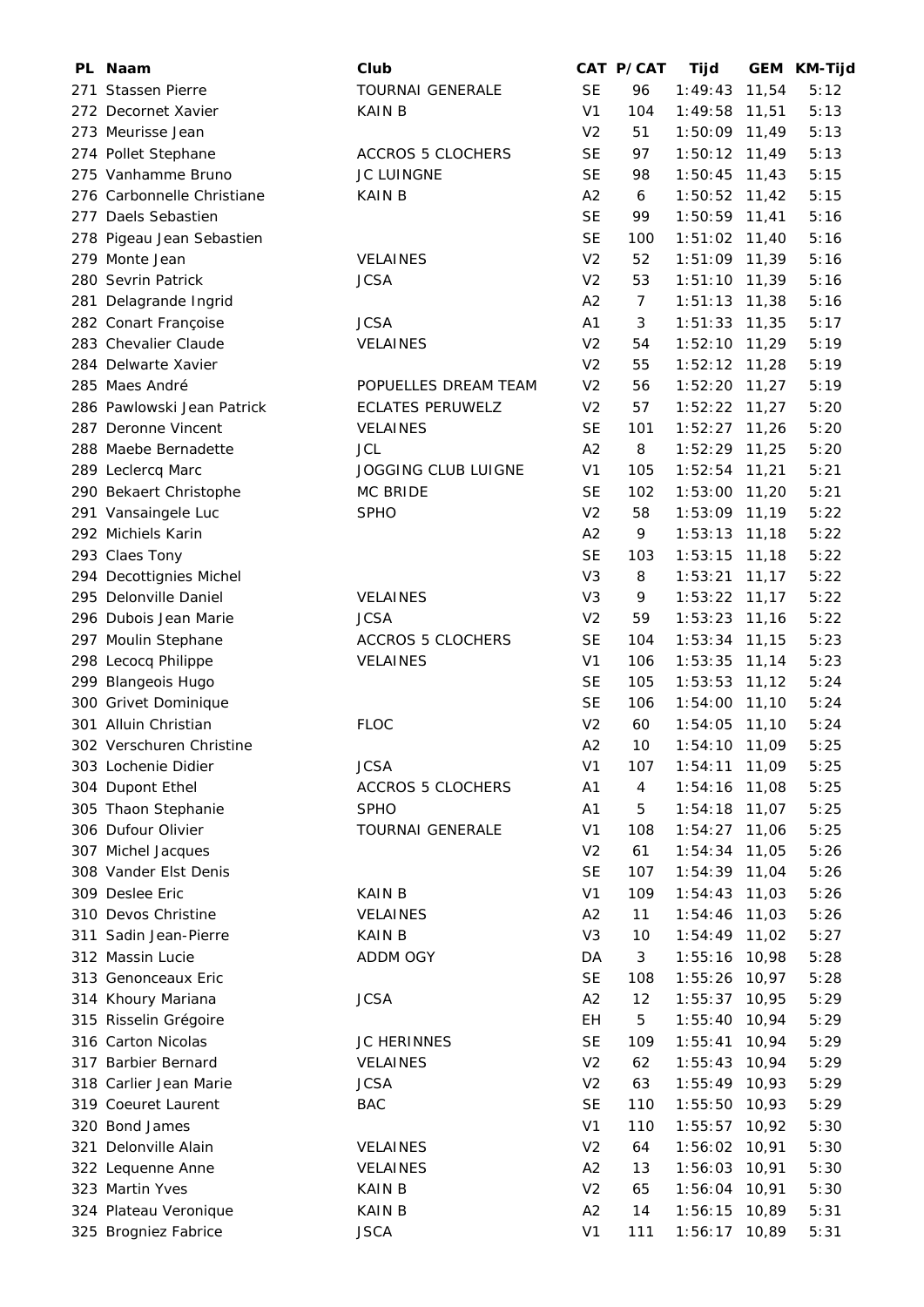| PL. | Naam                                      | Club                     |                             | CAT P/CAT        | Tijd          | GEM            | <b>KM-Tijd</b> |
|-----|-------------------------------------------|--------------------------|-----------------------------|------------------|---------------|----------------|----------------|
|     | 326 Dejaeghere Nicolas                    |                          | <b>SE</b>                   | 111              | 1:56:18       | 10,88          | 5:31           |
|     | 327 Werrebrouck Mahaut                    | VELAINES                 | A1                          | $\boldsymbol{6}$ | 1:56:28       | 10,87          | 5:31           |
|     | 328 Casier Ariane                         | PIPAIX                   | A2                          | 15               | 1:56:33       | 10,86          | 5:31           |
|     | 329 Verrue Francis                        | <b>BAC</b>               | V <sub>3</sub>              | 11               | 1:56:47       | 10,84          | 5:32           |
|     | 330 Lamarque Christian                    | <b>ACCROS 5 CLOCHERS</b> | V <sub>3</sub>              | 12               | 1:56:48       | 10,84          | 5:32           |
|     | 331 Piquer Philippe                       | <b>RHO</b>               | V <sub>1</sub>              | 112              | 1:56:53       | 10,83          | 5:32           |
|     | 332 Feys Nicolas                          | <b>ACCROS 5 CLOCHERS</b> | <b>SE</b>                   | 112              | 1:57:05       | 10,81          | 5:33           |
|     | 333 Defoirdt Stefaan                      | <b>RHO</b>               | V <sub>2</sub>              | 66               | 1:57:15       | 10,80          | 5:33           |
|     | 334 Delcour Nelly                         | <b>SPHO</b>              | A2                          | 16               | 1:57:21       | 10,79          | 5:34           |
|     | 335 Bonnet Dorothee                       | <b>PRFM</b>              | A <sub>1</sub>              | $\overline{7}$   | 1:57:23       | 10,78          | 5:34           |
|     | 336 Ermel Stéphane                        | MOLENBAIX                | V <sub>1</sub>              | 113              | 1:57:33       | 10,77          | 5:34           |
|     | 337 Ardenois Christine                    | <b>VELAINES</b>          | A2                          | 17               | 1:57:40       | 10,76          | 5:35           |
|     | 338 Duquesnes Francoise                   | <b>VELAINES</b>          | A2                          | 18               | 1:57:41       | 10,76          | 5:35           |
|     | 339 Beaury Jean Claude                    | <b>JCSA</b>              | V <sub>3</sub>              | 13               | 1:57:58       | 10,73          | 5:35           |
|     | 340 Carlier Etienne                       | <b>PRFM</b>              | V <sub>2</sub>              | 67               | 1:58:19 10,70 |                | 5:36           |
|     | 341 Ansel Nicolas                         | LES NOIX DE COCO         | <b>SE</b>                   | 113              | 1:58:22       | 10,69          | 5:37           |
|     | 342 Depauw Marc                           |                          | V <sub>1</sub>              | 114              | 1:58:46       | 10,66          | 5:38           |
|     | 343 Delobelle Bernadette                  | <b>SPHO</b>              | A <sub>2</sub>              | 19               | 1:58:48       | 10,66          | 5:38           |
|     | 344 Clerx Isabelle                        | <b>SPHO</b>              | A2                          | 20               | 1:58:49       | 10,65          | 5:38           |
|     | 345 Cochez Jean Albert                    | <b>KAIN B</b>            | V <sub>2</sub>              | 68               | 1:58:50       | 10,65          | 5:38           |
|     | 346 Biebuyck Pascal                       | <b>ST SAUVEUR</b>        | V <sub>1</sub>              | 115              | 1:59:02       | 10,63          | 5:39           |
|     | 347 Friquet Jean Noel                     | PIPAIX                   | V <sub>1</sub>              | 116              | 1:59:05       | 10,63          | 5:39           |
|     | 348 Farnaud Claudie                       | <b>ACCROS 5 CLOCHERS</b> | A <sub>3</sub>              | 3                | 1:59:24       | 10,60          | 5:40           |
|     | 349 Leclercq Philippe                     | <b>ACCROS 5 CLOCHERS</b> | V <sub>1</sub>              | 117              | 1:59:25       | 10,60          | 5:40           |
|     | 350 Maenhout Rudi                         | LESDAIN D LA MER         | V <sub>1</sub>              | 118              | 1:59:41       | 10,58          | 5:40           |
|     | 351 Berthe Alexandre                      | <b>TOURNAI GENERALE</b>  | <b>SE</b>                   | 114              | 1:59:56       | 10,55          | 5:41           |
|     | 352 Brebart-Debrouwer Miette              |                          | A <sub>3</sub>              | 4                | 2:00:11       | 10,53          | 5:42           |
|     | 353 Lin Etienne                           | <b>VELAINES</b>          | <b>SE</b>                   | 115              | 2:00:12       | 10,53          | 5:42           |
|     | 354 Vangheluwe Patrick                    | <b>VELAINES</b>          | V <sub>2</sub>              | 69               | 2:00:26       | 10,51          | 5:43           |
|     | 355 Dufour Frederic                       | <b>TOURNAI GENERALE</b>  | <b>SE</b>                   | 116              | 2:00:40       | 10,49          | 5:43           |
|     | 356 Mauroy Frederic                       | <b>SPHO</b>              | V <sub>1</sub>              | 119              | 2:00:43       | 10,49          | 5:43           |
|     | 357 Dereux Francis                        |                          | V <sub>2</sub>              | 70               | 2:01:35       | 10,41          | 5:46           |
|     | 358 Dachy Jean Paul                       | <b>KAIN B</b>            | V <sub>2</sub>              | 71               | 2:02:01       | 10,37          | 5:47           |
|     | 359 Merchez Philippe                      |                          | <b>SE</b>                   | 117              | 2:02:10       | 10,36          | 5:47           |
|     | 360 Frédéric Jean-Marie                   | <b>BAC</b>               | V <sub>1</sub>              | 120              | 2:02:14       | 10,36          | 5:48           |
|     | 361 Denays Antoine                        | LESDAIN D LA MER         | EН                          | $\boldsymbol{6}$ | 2:02:19 10,35 |                | 5:48           |
|     | 362 Dufour Line                           | VELAINES                 | A2                          | 21               | 2:02:23       | 10,34          | 5:48           |
|     |                                           | AMIS DU JEUDI            | V <sub>2</sub>              | 72               | 2:02:32       |                | 5:48           |
|     | 363 Dogot Bernard                         | <b>ECLA</b>              | V <sub>2</sub>              | 73               | 2:03:03       | 10,33<br>10,29 | 5:50           |
|     | 364 Poillon Dominique<br>365 Dubois Celia |                          | DA                          |                  |               |                |                |
|     |                                           |                          | <b>SE</b>                   | 4                | 2:03:08       | 10,28          | 5:50           |
|     | 366 Lemoine Mickael                       | <b>JCSA</b>              |                             | 118              | 2:03:19       | 10,27          | 5:51           |
|     | 367 Dogot Pierre                          | ADJ                      | V <sub>2</sub><br><b>SE</b> | 74               | 2:03:23       | 10,26          | 5:51           |
|     | 368 Menart Cédric                         | <b>BAC</b>               |                             | 119              | 2:03:28       | 10,25          | 5:51           |
|     | 369 Lepoutre Vincent                      | VELAINES                 | <b>SE</b>                   | 120              | 2:04:16       | 10,19          | 5:53           |
|     | 370 Scolas Etienne                        | VELAINES                 | <b>SE</b>                   | 121              | 2:04:17       | 10,19          | 5:53           |
|     | 371 Dubuisson Patrick                     | <b>BAC</b>               | V <sub>2</sub>              | 75               | 2:04:24       | 10,18          | 5:54           |
|     | 372 Dumortier Jules                       | <b>BAC</b>               | V4                          | $\mathbf{1}$     | 2:04:32       | 10,16          | 5:54           |
|     | 373 Waerenburgh Luc                       | MMM                      | V <sub>3</sub>              | 14               | 2:05:38       | 10,08          | 5:57           |
|     | 374 Delangre Colette                      | KAIN B                   | A2                          | 22               | 2:05:45       | 10,07          | 5:58           |
|     | 375 Berthe Veronique                      | JC HERINNES              | A1                          | 8                | 2:05:46       | 10,07          | 5:58           |
|     | 376 Tilleul Carine                        |                          | A <sub>1</sub>              | 9                | 2:06:25       | 10,01          | 6:00           |
|     | 377 Noullet Claude                        |                          | V <sub>2</sub>              | 76               | 2:06:26       | 10,01          | 6:00           |
|     | 378 Collage Cédric                        | <b>BAC</b>               | <b>SE</b>                   | 122              | 2:06:59       | 9,97           | 6:01           |
|     | 379 Carpentier Séverine                   |                          | DA                          | 5                | 2:07:11       | 9,95           | 6:02           |
|     | 380 Buisseret Pierre                      |                          | V <sub>1</sub>              | 121              | 2:07:13       | 9,95           | 6:02           |